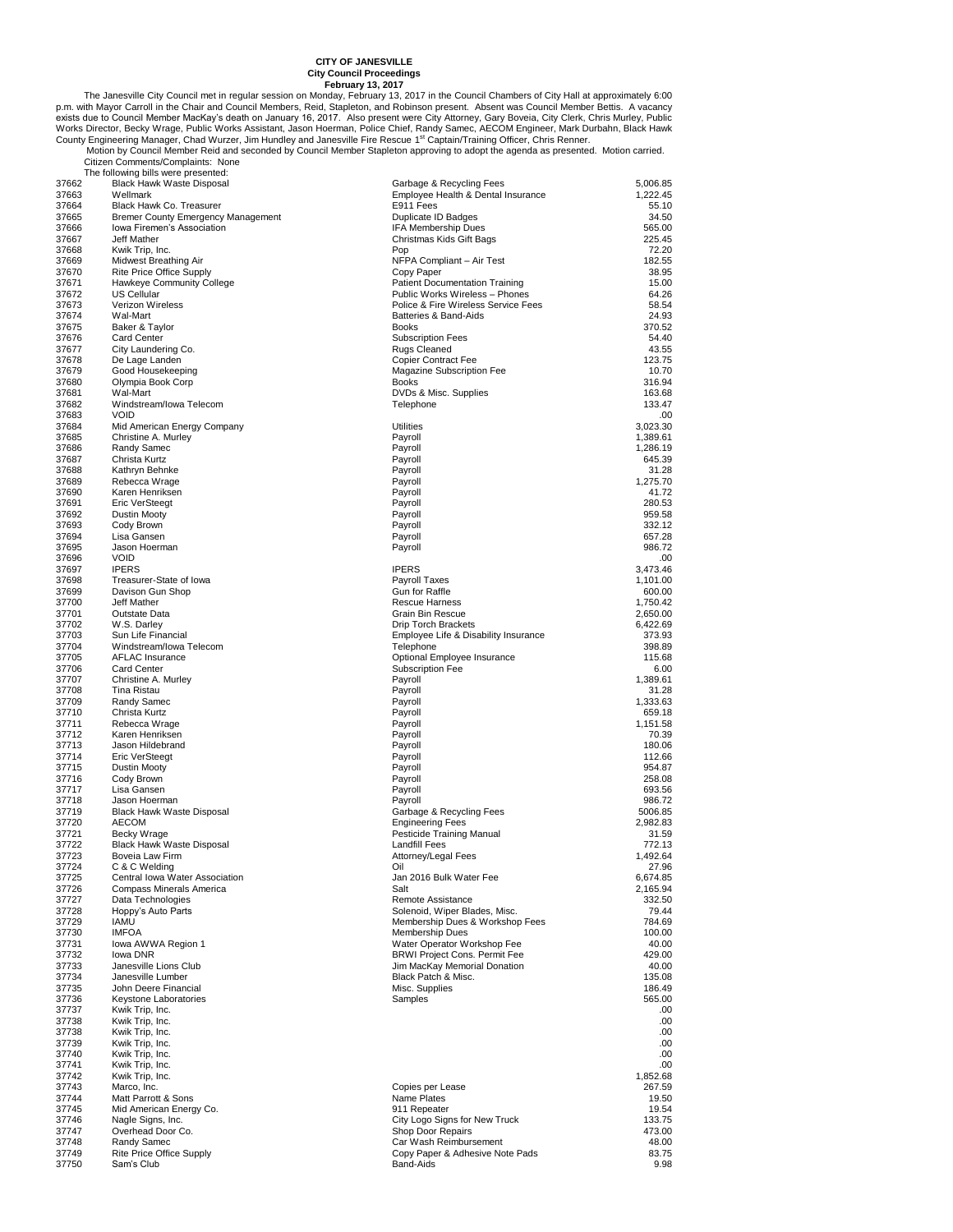| 37751   | Special Janesville Library | 1/12 Annual City Contribution   | 5,587.58 |
|---------|----------------------------|---------------------------------|----------|
| 37752   | Stokes Welding             | Hand Pruner/Lopper w 32" Handle | 189.90   |
| 37753   | Tim & Mike's Auto Repair   | Repairs - Police Dept. Vehicle  | 550.00   |
| 37754   | Uline                      | Fire Extinguisher Signs/Tags    | 216.52   |
| 37755   | Unity Point Clinic         | Membership Dues                 | 30.00    |
| 37756   | <b>USA Bluebook</b>        | Sample Pack                     | 83.37    |
| 37757   | Virginia Robinson          | HR Assistance/Consultation Fees | 720.00   |
| 37758   | Wal-Mart                   | Bath Tissue & Oil               | 22.71    |
| 37759   | <b>Waverly Newspapers</b>  | <b>Publication Fees</b>         | 445.11   |
| 37760   | Waverly Tire Co.           | <b>Tire Repair</b>              | 20.00    |
| 37761   | Xpressions                 | Heatset Art                     | 45.00    |
| 37762   | Janesville Post Office     | Utility Billing Postage         | 136.29   |
| 3196353 | <b>EFTPS</b>               | Payroll Taxes                   | 2.801.99 |
| 3196354 | <b>EFTPS</b>               | Payroll Taxes                   | 2.753.43 |
|         | $\cdots$                   | ------                          |          |

2,753.43 EFTPS<br>Diplus Payroll Taxes Program-\$38.93, First Responders: General-\$26,724.08, Road Use-\$7,131.79, Special Events<br>Volunteer Fire Dept.–\$12,596.86, Special Library-\$2,066.82, Park Expansion & Improvements-\$.00, Street/Bridge Maint & Improvement - \$.00, Barrick Road Bi/Ped Bridge Project-.00, Water-\$12,121.60, Sewer-\$6,107.08, Refuse-\$12,952.66, and Utility Deposits - \$.00 = \$82,762.58.)

RESOLUTION #1563 - A RESOLUTION ALLOWING CLAIMS FOR THE MONTH OF FEBRUARY 2017. BE IT RESOLVED BY THE CITY COUNCIL OF THE CITY OF JANESVILLE, IOWA that the foregoing claims be allowed as presented and warrants for the same be issued to the City Treasurer. BE IT FURTHER RESOLVED that the City Clerk is hereby authorized, empowered, and directed to draw and issue warrants on the<br>respective funds and accounts. Resolved by Council Member Robinson and seconded by Counc Roll Call Vote: Ayes – Reid, Stapleton, and Robinson. Nays – None. Absent – Bettis. Resolution approved and adopted this 13th day of February 2017.

Motion by Council Member Reid and seconded by Council Member Stapleton approving the following Consent Agenda items: January 9, 2017 City Council Proceedings, January 31, 2017 Budget & Treasurer Reports, Kwik Star #712 Class C Beer Permit with Privileges, 20017 Officers and Membership Lists for Janesville Fire-Rescue and Janesville First Responders, and A.J. Elliot's Resignation, Effective February 1, 2017, from the Black Hawk E911 Board. Motion carried.

Public Works Director Wrage and Police Chief Samec presented their monthly reports to the Council.

Motion by Council Member Robinson and seconded from Council Member Stapleton to approve payment of the registration fees and<br>appropriate costs for wages and mileage for the Public Works Assistant to attend IAMU's "Hands-On and "Advanced Water Distribution" (3/2/17) Workshops and Public Works Director and Assistant to attend the American Water Works Association Region 1 "Water Works Operators' (3/1/17) Meeting as presented. Motion carried.

Black Hawk County Engineering Manager, Chad Wurzer, presented the County's plans for the County's Waverly Road Resurfacing Project and the possibility of the City partnering with them for the resurfacing of the portion of Waverly Road/Pine Street within the city. The bid letting for the County's project is expected to take place in March/April 2018 so the city has time to consider their inclusion. The County would like to have the City's participation decision by August 2017.

Motion by Council Member Reid and seconded by Council Member Robinson to approve Black Hawk County's detour route within Janesville for Waverly Road culvert repairs and the County's Application to Perform Work Within State Highway Right-of-Way as presented. Motion carried.<br>Chris Renner, Janesville Fire Rescue 1<sup>st</sup> Captain/Training Officer reported to

purchase of a new fire truck to replace #304 (1987 Chevy). Total costs are currently estimated at \$165,000.

Jim Hundley asked the Council to consider vacating the 16.5' alley in the center of property known as 1005 Sycamore Street (Block 1, Lots 3, 4, 5, & 6). He would like to build a warehouse on this property in the area that currently includes the alley. The Council must follow the proper statutory procedures when vacating city property. In order to begin the process, Mr. Hundley was asked to gather additional information, such as defining the alley and to obtain a legal description.

Upon a presentation by Mark Durbahn, AECOM Engineer, a motion was made by Council Member Robinson and Council Member Reid to approve, as presented, the plans, specifications, and form of contract for the Barrick Road Water Main Extension & Improvement Project and further to approve payment of the \$429 fee to the Iowa Department of Natural Resources for the construction permit. Motion carried.

Mr. Durbahn presented an update on the Sands First, Second, and Third Additions based on the discussion from the meeting held in January 2017 with Jim Sand and his attorney, Chuck Augustine, and engineer, Wendell Lupkes. Mr. Lupkes and Mr. Durbahn jointly participated in the preparation of modifications to the previous detention basin plans on Lot 6. Mr. Durbahn will arrange a meeting with the Rolisons to provide them<br>with visuals and to discuss the modifications to the detention basin plans. Gary Boveia, will draft a document for Jim Sands to sign with regard to reimbursing the city for sealcoating around the manholes. Upon receipt of said written commitment signed by Jim Sands, the City can proceed in approving a resolution approving and accepting Sands Second Addition. It was further reported that the City and Jim Sands will prepare a written agreement of intent reflecting the following with regard to Sands Third<br>Addition: Jim Sands will take appropriate steps to obtain the necessary zoning preliminary plans, commit to the construction of the required improvements pursuant to the plans and specifications, execute an appropriate Quit Claim Deed of the real estate necessary for the installation of a lift station. In return for the commitments by Jim Sands, as outlined above, the City will commit to the installation of a lift station on the real estate then transferred by Jim Sands to the City. Jim Sands and the City Council will further review the written agreement prior to its final approval and execution.

Mr. Durbahn informed the Council that Harman Malihi, Project Engineer, is working on the USDA loan application for the 7<sup>th</sup> Street Pump Station Project.

Due to mechanical issues with the new Public Works vehicle, the advertising for the acceptance of sealed bids for the sale of the 2002 Ford F350 truck was delayed.

Motion by Council Member Reid and seconded by Council Member Stapleton approving to postpone the sale of the 2002 Ford F350 truck until after the winter season. Motion carried.

Motion by Council Member Stapleton and seconded by Council Member Reid to approve raising Eric VerSteegt's (City Assistant) wages to \$15.00 per hour, only when driving a truck for snow and/or ice removal. Motion carried.

A vacancy on the Council exists due to Council Member, Jim MacKay's death on January 16, 2017. Iowa Code 372.13 applies to vacancies in city offices. The City Council must decide whether to fill a vacancy in an elective city office by appointment or by calling for a special election.

Motion by Council Member Robinson and seconded by Council Member Stapleton approving to fill the Council vacancy by appointment at their 6:00 p.m. regularly scheduled March 13, 2017 meeting and further, authorize the City Clerk to publish the required notice in the Waverly Newspaper and to advertise for citizens interested in filling the position. Motion carried.

Motion by Council Member Robinson and seconded by Council Member Reid approving to schedule a 5:00 p.m. special meeting on Monday, March 13, 2017 to interview individuals interested in filling the Council vacancy. Motion carried.

Motion by Council Member Reid and seconded by Council Member Robinson approving to set a public hearing for 6:00 p.m. on Monday, March 13, 2017 to accept input regarding the Bremer County Multi-Jurisdictional Hazard Mitigation Plan recently updated by the City. Motion carried.

Motion by Council Member Reid and seconded by Council Member Stapleton to approve the proposed Fiscal Year 2017/18 Budget for publication, as presented with an estimated total tax levy rate of \$9.84034 per \$1,000 valuation on regular property, with a total property tax asking<br>of \$401,479 (plus \$5,852 Utility Tax Replacement) and the following exp

| <b>Public Safety</b>                            | \$407.519   |
|-------------------------------------------------|-------------|
| Public Works                                    | \$280.110   |
| Culture and Recreation                          | \$283.119   |
| Community and Economic Development              | \$10.737    |
| General Government                              | \$159.716   |
| Debt Service                                    | \$0         |
| <b>Capital Projects</b>                         | \$199,690   |
| <b>Total Government Activities Expenditures</b> | \$1,340,891 |
| <b>Business Type/Enterprises</b>                | \$647.851   |
| Transfers Out                                   | \$58,185    |
| Total ALL Expenditures/Transfers Out            | \$2.046.927 |
|                                                 |             |

Total ALL Expenditures/Transfers Out<br>and further, approving to set a Public Hearing on said proposed FY2017/18 Budget for 6:00 p.m. on Monday, March 13, 2017 in the Council<br>Chambers of City Hall. Roll Call Vote: Ayes – Re

This proposed budget reflects an estimated city tax levy of \$9.084034 per \$1,000 valuation, a 2.3% decrease of approximately \$.23 per \$1,000 valuation compared to FY2017. The state rollback figure for FY2018 is 56.9391% compared to the current 55.6259% for FY2017. This city budget further represents a **0%** annual property tax increase.

Motion by Council Member Reid and seconded by Council Member Stapleton to approve, with regrets, Sherry Schurman's resignation as Library Assistant, effective January 26, 2017. Motion carried.

The Council is considering charging a fee for the use of the city's shelter houses and ballpark to help defray costs for electricity, water, portapotties, and miscellaneous ground/building maintenance. This matter will be considered upon review of data collected from area communities